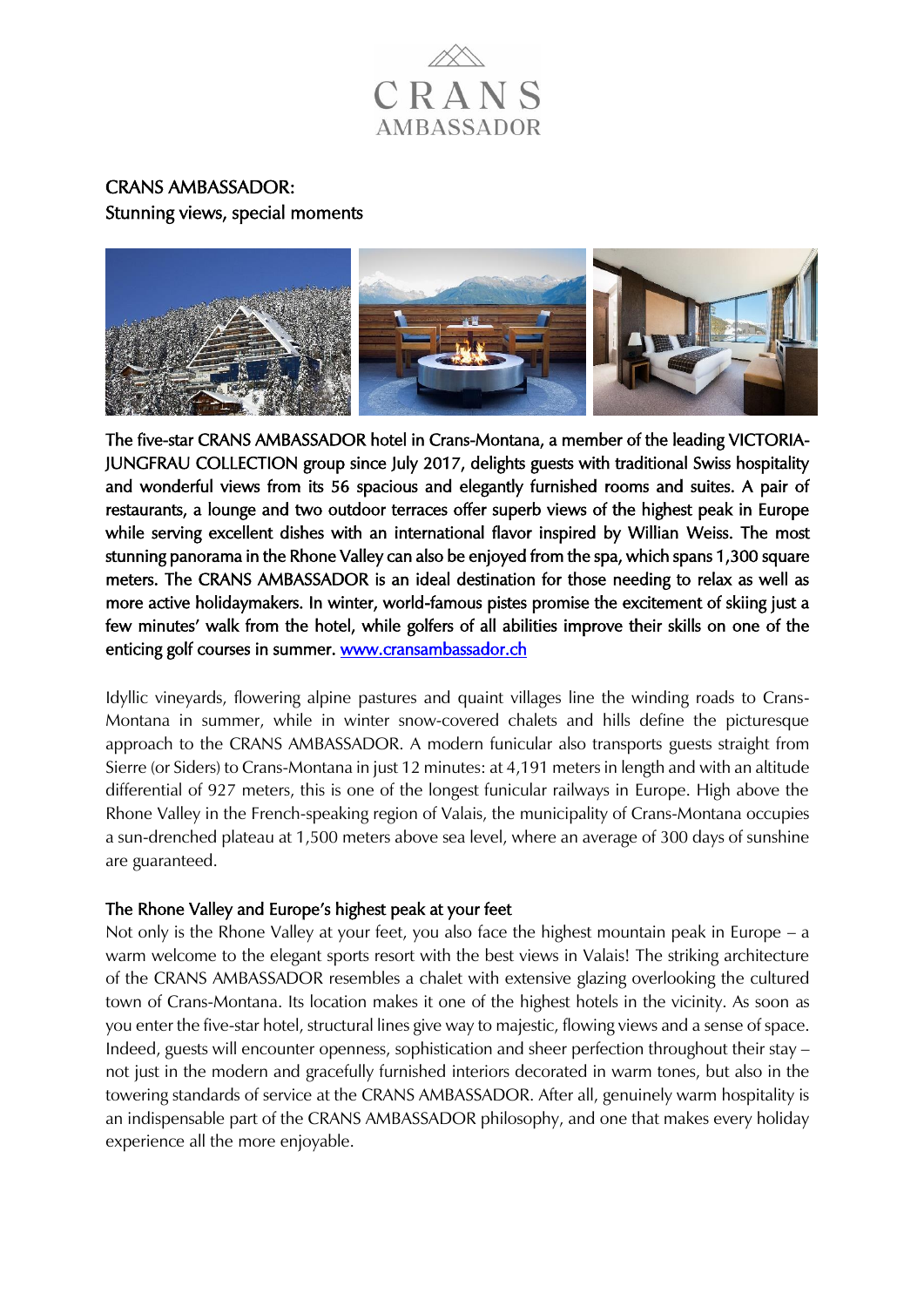

#### Expansive dreams

Each one of the 56 large, elegantly appointed rooms and suites offers a perfect blend of discreet luxury, fine materials and timeless design features. Furnishings of dark leather and wood convey a simple stylishness, while chequered fabrics and artfully placed lights in all room categories catch the eye and exude a mood of warmth. Given the stunning natural surroundings, floor-to-ceiling windows and private terraces in all rooms guarantee guests superb, uninterrupted views of forests and daunting peaks from the Weisshorn to Mont Blanc. Many guests linger within their four walls, where even from the comfortable bathroom it is possible to see outdoors through the living area.

#### Cuisine with an international flavor, all day long

The CRANS AMBASSADOR is all about those special moments. At the heart of the five-star establishment is «Le Bar Lounge», a popular meeting place for international and local guests. In the center of the spacious room glazed on two sides is a circular fireplace; guests recline and look out from the inviting sofas. A menu of trendy bar snacks, finger food and stylishly recreated classics like the club sandwich is served alongside traditional long drinks and refined cocktails in a relaxed atmosphere. «La Terrasse Valaisanne» is surely the most beautiful open-air viewing terrace anywhere in Switzerland – panoramic, 180-degree views of the highest peak in Europe are breathtaking any day of the year, but especially when guests can also enjoy a stylish brazier and lovingly prepared culinary creations. During the winter season, the offer of raclette, mulled wine and crêpes helps to draw not only the hotel guests outside, while in summer, diners on the terrace can order from the «Le Bar Lounge» menu. Those not wishing to miss out on raclette and crêpes in the warmer seasons can visit «La Terrasse Valaisanne» in the afternoons. In the winter months, the chic grill restaurant «La Table» with its summer terrace «La Terrasse» sets the gastronomic pace thanks to head chef William Weiss. Before joining the hotel, the French head chef traveled around Asia and the US to gain culinary inspiration from other cultures. With great skill, William Weiss now applies the experience he gained to his wonderfully surprising cuisine, a homage to regional and seasonal produce. A dinner enjoyed here is guaranteed to be a journey of discovery for all the senses. Meanwhile «Le Carnotzet» treats diners to traditional Valais and Swiss specialties in homely, country-style surroundings. In the French-speaking part of Switzerland, «Le Carnotzet» is known for its welcoming cellar, a popular meeting place for savoring regional produce in social gatherings.

### Superb spa facility spanning 1,300 square meters

For guests at the CRANS AMBASSADOR, a 1,300-square-meter oasis of calm and relaxation is on their doorstep. One highlight is the 17-meter heated pool with integrated whirlpool: thanks to its large front-facing windows, guests have the sensation of swimming lengths right across the Rhone Valley. Those seeking to unwind or choose from the many available treatments will find themselves immersed in a world of well-being the moment they encounter the burbling stone fountain in the spa reception area. A hamam, thalassotherapy tub, Finnish sauna and herbal sauna along with areas for balneotherapy, hydrotherapy and Pilates and a superbly equipped fitness center transport guests far from the everyday routine and leave nothing to be desired where health and well-being are concerned.